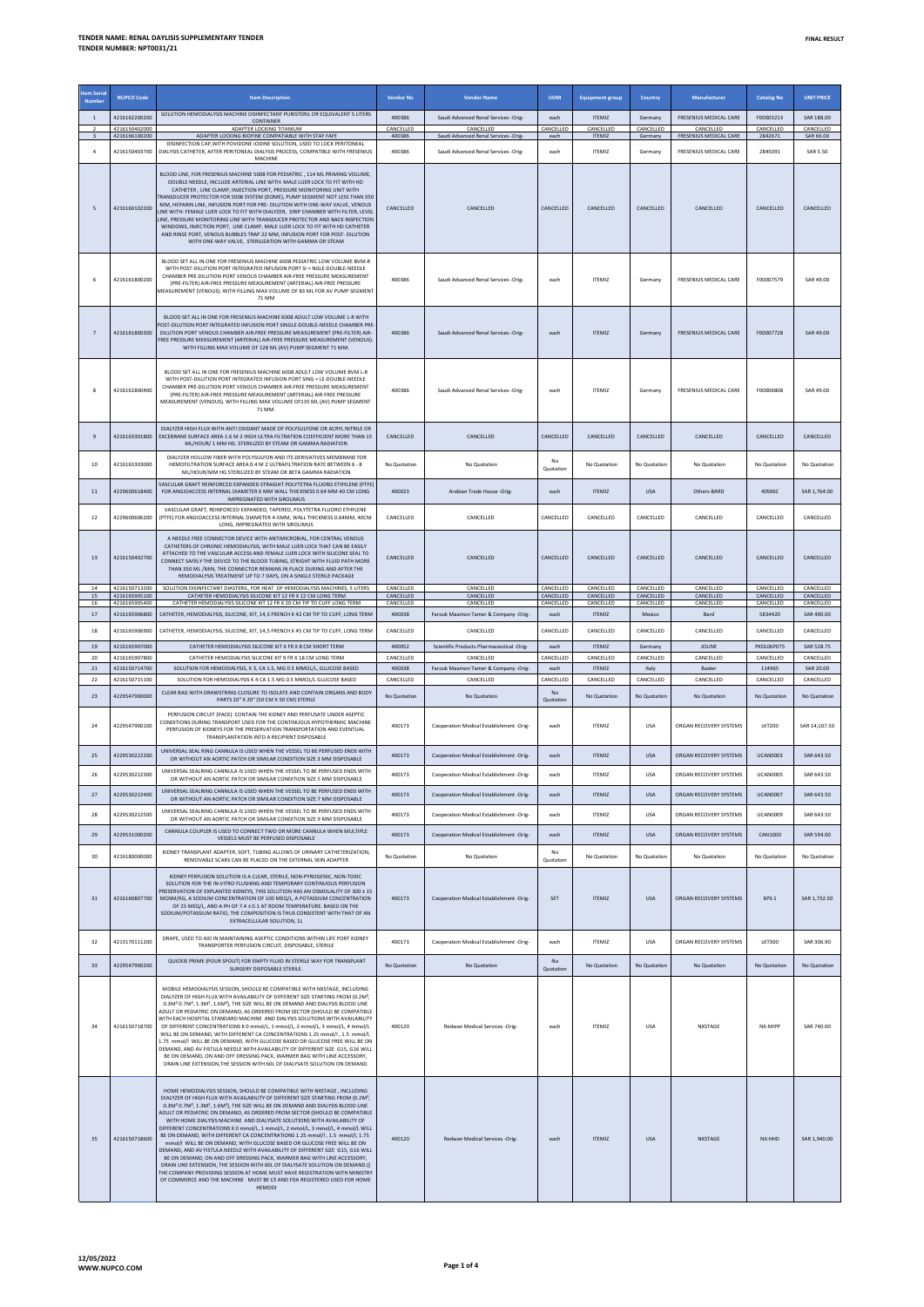| tem Seria<br><b>Numbe</b> | <b>NUPCO Code</b> | <b>Item Description</b>                                                                                                                                                                                                                                                                                                                                                                                                                                                                                                                                                                                                                                                                                                                                                                                                                                                                                                                                                                                                                                                   | <b>Vendor No</b> | <b>Vendor Name</b>                   | <b>UOM</b> | <b>Equipment group</b> | Country    | Manufacturer                      | <b>Catalog No</b> | <b>UNIT PRICE</b> |
|---------------------------|-------------------|---------------------------------------------------------------------------------------------------------------------------------------------------------------------------------------------------------------------------------------------------------------------------------------------------------------------------------------------------------------------------------------------------------------------------------------------------------------------------------------------------------------------------------------------------------------------------------------------------------------------------------------------------------------------------------------------------------------------------------------------------------------------------------------------------------------------------------------------------------------------------------------------------------------------------------------------------------------------------------------------------------------------------------------------------------------------------|------------------|--------------------------------------|------------|------------------------|------------|-----------------------------------|-------------------|-------------------|
| 36                        | 4216161800500     | HEMODIALYSIS SESSION SHOULD BE COMPATIBLE WITH NIKKISO INCLUDING DIALYZER OF<br>HIGH FLUX WITH AVAILABILITY OF DIFFERENT SIZE STARTING FROM (0.2M <sup>2</sup> 0.3M <sup>2</sup> 0.7M <sup>2</sup><br>0.8M <sup>2</sup> 1.0 M <sup>2</sup> 1.3M <sup>2</sup> 1.6M <sup>2</sup> 1.8M <sup>2</sup> 2.0 M <sup>2</sup> 2.1M <sup>2</sup> 2.3M <sup>2</sup> 2.5M <sup>2</sup> ) THE SIZE WILL BE ON<br>DEMAND AND DIALYSIS BLOOD LINE ADULT OR PEDIATRIC ON DEMAND AS ORDERED FROM<br>SECTOR (SHOULD BE COMPATIBLE WITH EACH HOSPITAL STANDARD MACHINE AND<br>BICARBONATE CARTRIDGE SIZE 920G (SHOULD BE COMPATIBLE WITH EACH HOSPITAL<br>STANDARD MACHINE) AND DIALYSIS SOLUTIONS WITH AVAILABILITY OF DIFFERENT<br>CONCENTRATIONS K 1 mmol/L 2 mmol/L 3 mmol/LWILL BE ON DEMAND WITH DIFFERENT<br>CA CONCENTRATIONS 1.25 mmol/L 1.5 mmol/L 1.75 mmol/L WILL BE ON DEMAND WITH<br>GLUCOSE BASED OR GLUCOSE FREE WILL BE ON DEMAND AND AV FISTULA NEEDLE WITH<br>AVAILABILITY OF DIFFERENT SIZE G15 G16 G17 WILL BE ON DEMAND ON AND OFF<br><b>DRESSING PACK</b>              | 400120           | Redwan Medical Services -Orig-       | PK         | <b>ITEMIZ</b>          | Japan      | <b>NIKKISO</b>                    | NK-HD             | SAR 118.00        |
| 37                        | 4216161800600     | "BLOOD LINE ADULT FOR NIKKISO DIALYSIS MACHINE OR EQUIVALENT DOUBLE NEEDLE<br>PRIMING VOLUME 143 ML CONSISTING OF ARTERIAL LINE P.V.C. MEDICAL GRADE ONE<br>WITH MALE LUER LOCK TO FIT WITH FISTULA NEEDLE OR CATHETER LINE CLAMPINJECTION<br>PORTARTERY CHAMPER CONNECTED WITH ONLINE PORT CONNECTOR INFUSION PORT<br>ARTERY PRESSURE MONITORING LINE WITH TRANSDUCER Y-ADAPTOR FOR PRIMING LINE<br>CONNECTOR CAP PUMP SEGMENT 8 MM HEPARIN LINECHAMBER PRE FILTER PRESSURE<br>MONITORING LINE WITH TRANSDUCER FOR TMP PRE ONLINE PORT FEMALE LUER LOCK TO<br>FIT WITH DIALYZER VENOUS LINE P.V.C. MEDICAL GRADE ONE WITH INJECTION PORT DRIP<br>CHAMBER WITH FILTER LEVEL CONTROL LINE PRESSURE MONITORING LINE WITH<br>TRANSDUCER LINE CLAMP MALE LUFR LOCK TO FIT WITH FISTULA NEEDLE OR CATHETHER<br>BYPASS CONNECTOR STERILIZATION METHOD:STEAM OR GAMMA RADIATION DISPOSABLE<br>STERILE"                                                                                                                                                                           | CANCELLED        | CANCELLED                            | CANCELLED  | CANCELLED              | CANCELLED  | CANCELLED                         | CANCELLED         | CANCELLED         |
| 38                        | 4216161800700     | "BLOOD LINE PEDIATRIC FOR NIKKISO DIALYSIS MACHINE OR EQUIVALENT DOUBLE LUMEN<br>PRIMING LOW VOLUME LESS THAN 100ML CONSISTING OF ARTERIAL LINE P.V.C. MEDICAL<br>GRADE ONE WITH MALE LUER LOCK TO FIT WITH FISTULA NEEDLE OR CATHETER SPIKE LINE<br>CLAMPINJECTION PORT CONNECTION PORT FOR IV SET ARTERY PRESSURE MONITORING<br>LINE WITH TRANSDUCER CONNECTOR WITH FILTER PUMP SEGMENT 8 MM HEPARIN LINE<br>FEMALE LUER LOCK TO FIT WITH DIALYZER VENOUS LINE P.V.C. MEDICAL GRADE ONE WITH<br>FEMALE LUER LOCK TO FIT WITH DIALYZER INJECTION PORT DRIP CHAMBER WITH FILTER<br>LEVEL CONTROL LINE PRESSURE MONITORING LINE WITH TRANSDUCER LINE CLAMP MALE<br>LUER LOCK TO FIT WITH FISTULA NEEDLE OR CATHETHER BYPASS CONNECTOR DRAIN BAG<br>WITH FEMALE CONNECTOR CAPACITY 2L STERILIZATION METHOD:STEAM OR GAMMA<br>RADIATION DISPOSABLE STERILE"                                                                                                                                                                                                                  | CANCELLED        | CANCELLED                            | CANCELLED  | CANCELLED              | CANCELLED  | CANCELLED                         | CANCELLED         | CANCELLED         |
| 39                        | 4216161800800     | HEMODIALYSIS SUBSTITUTION LINE FOR NIKKISO DIALYSIS MACHINE OR EQUIVALENT WITH<br>LENGTH OF APPROXIMATELY 1 METER PUMP SEGMENT 8 MM WITH LENGTH OF<br>APPROXIMATELY 23 CM FOR ON-LINE HDE/HE WITH PRE/POST-DILLITION SURSTITUTION<br>LINE FOR ON-LINE PRIMING CONNECTION L = INE TO SALINE BAG AND RECIRCULATION<br>CONNECTOR                                                                                                                                                                                                                                                                                                                                                                                                                                                                                                                                                                                                                                                                                                                                             | CANCELLED        | CANCELLED                            | CANCELLED  | CANCELLED              | CANCELLED  | CANCELLED                         | CANCELLED         | CANCELLED         |
| 40                        | 4216170200800     | CONTINUOUS RENAL REPLACEMENT THERAPY SESSION FOR MULTIFILTRATE KIT 4 CVVHDF<br>600 (FRESENIUS) OR EQUIVALENT, EACH SET ALLOWS ANY OF FOLLOWING RENAL<br>REPLACEMENT THERAPIES TO BE PERFORMED AT TIME: (SCUF) SLOW CONTINUOUS<br>ULTRAFILTRATION (CVVH) CONTINUOUS VENOVENOUS HEMOFILTRATION. (CVVHD)<br>CONTINUOUS VENOVENOUS HEMODIALYSIS, (CVVHDF) CONTINUOUS VENOVENOUS<br>HEMODIAFILTRATION, THE SET IS COMPOSED OF: A FILTER MADE OF POLYSULFONE AV600S<br>ULTRAFLUX, MEMBRANE SURFACE AREA 1.3M2, MULTIBIC SOLUTION WITH AVAILABILITY<br>OF DIFFERENT CONCENTRATIONS K 0 mmol/L, 1 mmol/L, 2 mmol/L, 3 mmol/L, 4 mmol/L<br>WILL RE ON DEMAND, WITH DIFFERENT CA CONCENTRATIONS 1.25 mmol/L 1.5 mmol/L<br>1.75 mmol/l WILL BE ON DEMAND, WITH GLUCOSE BASED OR GLUCOSE FREE WILL BE ON<br>DEMAND, 4.5 OR 5.0 LITER FOR EVERY KIT TO PROVIDE 10 BAGS OF MULTIBIC, PRIMING<br>COLLECTION BAG CONNECTED TO THE END OF ACCESS VENOUS LINE, FILTRATE BAG 10<br>LITERS WITH 2 DRAINAGE BAGS IN EACH KIT, DIALYSATE INLET LINE, EFFLUENT OUTLET<br>LINE, ARTERIAL LINE TO  | 400386           | Saudi Advanced Renal Services -Orig- | each       | <b>ITEMIZ</b>          | Germany    | MULTIFILTRATE KIT 4 CVVHDF<br>600 | 5038931           | SAR 1,379.00      |
| 41                        | 4216170103700     | CONTINUOUS RENAL REPLACEMENT THERAPY SESSION, FOR MULTIFILTRATE MIDI KIT<br>(FRESENIUS) OR EQUIVALENT, EACH SET ALLOWS ANY OF FOLLOWING RENAL<br>REPLACEMENT THERAPIES TO BE PERFORMED AT TIME: (SCUF) SLOW CONTINUOUS<br>ULTRAFILTRATION, (CVVH) CONTINUOUS VENOVENOUS HEMOFILTRATION, (CVVHD)<br>CONTINUOUS VENOVENOUS HEMODIALYSIS, (CVVHDF) CONTINUOUS VENOVENOUS<br>EMODIAFILTRATION. THE SET IS COMPOSED OF: A FILTER MADE OF POLYSULFONE AV400S<br>ULTRAFLUX, MEMBRANE SURFACE AREA 0.7 M2, MULIBIC SOLUTION MULTIBIC SOLUTION<br>WITH AVAILABILITY OF DIFFERENT CONCENTRATIONS K 0 mmol/L, 1 mmol/L, 2 mmol/L, 3<br>mmol/L, 4 mmol/L WILL BE ON DEMAND , WITH DIFFERENT CA CONCENTRATIONS 1.25<br>mmol/l, 1.5 mmol/l, 1.75 mmol/l WILL BE ON DEMAND, WITH GLUCOSE BASED OR<br>GLUCOSE FREE WILL BE ON DEMAND 4.5 LITER FOR EVERY KIT 1 TO PROVIDE 4 BAGS OF<br>MULTIBIC, PRIMING COLLECTION BAG CONNECTED TO THE END OF ACCESS LINE, FILTRATE<br>BAG 10 LITERS WITH DRAINAGE PORT. DIALYSATE INLET LINE. EFFLUENT OUTLET LINE.<br>ARTERIAL LINE TO FIT MULTIFILTR | 400386           | Saudi Advanced Renal Services -Orig- | Kit        | <b>ITEMIZ</b>          | Germany    | FRESENIUS MEDICAL CARE            | F00003317         | SAR 1,106.00      |
| 42                        | 4216170103600     | PLASMA EXCHANGE SESSION . FOR MULTIFILTRATE KIT. 16 MPS (MEMBRANE PLASMA<br>SEPARATION) FRESENIUS OR EQUIVALENT, THE KIT INCLUDES: PLASMA FILTER, STEAM-<br>STERILIZED 0.6 M2 OR 0.3 M2 SURFACE AREA, FRESENIUS PLASAMSULFONE MEMBRANE,<br>REASSEMBLED MULTIFILTRATE CASSETTE WITH ARTERIAL, VENOUS AND FILTRATE SYSTEM,<br>SUBSTITUTE SYSTEM FOR MULTIFILTRATE WITH TWO INTEGRATED HEATER BAGS, FILTRATE<br>COLLECTION BAG WITH DRAINING 10 L COCK, MALE LUER-LOCK CONNECTOR.<br>CONNECTION OF BAGS WITH SEPTUM TO HF TUBING SYSTEM, DRESSING PACK, NORMAL<br>SALINE 0.09% SODIUM CHLORIDE 2 L                                                                                                                                                                                                                                                                                                                                                                                                                                                                           | 400386           | Saudi Advanced Renal Services -Orig- | Kit        | ITFMIZ                 | Germany    | <b>FRESENIUS MEDICAL CARE</b>     | F00000215         | SAR 1,249.00      |
| 43                        | 4216161800900     | CONTINUOUS RENAL REPLACEMENT THERAPY SESSION FOR MULTIFILTRATE PEDIATRIC<br>KIT (FRESENIUS) OR EQUIVALENT EACH SET ALLOWS ANY OF FO = LLOWING RENAL<br>REPLACEMENT THERAPIES TO BE PERFORMED AT TIME: (SCUF) SLOW CONTINUOUS<br>ULTRAFILTRATION (CVVH) CONTINUOUS VENOVENOUS HEMOFILTRATION (CVVHD)<br>CONTINUOUS VENOVENOUS HEMODIALYSIS OF: A FILTER MADE OF POLYSULFONE PEDIA<br>ULTRAFI UX MEMBRANE SURFACE AREA 0.2 M2 MULIBIC SOLUTION MULTIBIC SOLUTION<br>WITH AVAILABILITY OF DIFFERENT CONCENTRATIONS K 0 mmol/L 1 mmol/L 2 mmol/L 3<br>mmol/L 4 mmol/L WILL BE ON DEMAND WITH DIFFERENT CA CONCENTRATIONS 1.25<br>mmol/l 1.5 mmol/l 1.75 mmol/l WILL BE ON DEMAND WITH GLUCOSE BASED OR<br>GLUCOSE FREE WILL BE ON DEMAND 4.5 OR 5 LITER FOR EVERY KIT 1 TO PROVIDE 3 BAGS<br>OF MULTIBIC PRIMING COLLECTION BAG CONNECTED TO THE END OF ACCESS LINE<br>FILTRATE BAG 10 LITERS WITH DRAINAGE PORT DIALYSATE INLET LINE EFFLUENT OUTLET<br>LINE ARTERIAL LINE TO FIT MULTIFILTRATE MACHINE VENOUS LINE TO FIT MULTIFILTRATE<br>MACHINE SUBSTITUTE SYSTEM MULTIF | 400386           | Saudi Advanced Renal Services -Orig- | PK         | <b>ITEMIZ</b>          | Germany    | FRESENIUS MEDICAL CARE            | 5039051           | SAR 1,079.00      |
| 44                        | 4216165910400     | CATHETER PERMANENT JUGULAR VEIN DUAL LUMEN FOR ADULT CONSISTS OF:<br>PERMANENT DUAL LUMEN CATHETER ATTACHED TO Y CONNECTOR WITH FEMALE LUER<br>LOCK ADAPTOR WITH DACRON FELT CUFF 14.5 FRENCH 19CM FROM THE TIP TO CUFF<br>SYMMETRIC-TIPFLOW RATES 300 ML/MT RECIRCULATION 5 % OR LESS J-STRAIGHT 0.038<br>INCH GUIDEWIRE SHEATH DILATOR TUNNELING STYLET INTRODUCER NEEDLE AND 10 CC<br>LUER LOCK SYRINGE DISPOSABLE STERILE                                                                                                                                                                                                                                                                                                                                                                                                                                                                                                                                                                                                                                             | 400272           | Medtronic Saudi Arabia -Orig-        | Kit        | ITFMIZ                 | <b>USA</b> | covidien                          | 8888145014        | SAR 788.00        |
| 45                        | 4216160000300     | IMMUNOADSORPTION USING GLOBAFFIN SESSION GLOBAFFIN PEPTIDE ADSORBER FOR<br>MMUNOADSORPTION (2 COLUMNS ARE NEEDED PER PATIENT) GLOBAFF =<br>IN/IMMUNOSORBA ACCESSORIES KIT ART-ADASORB DB01/DB01 PRIMARY MACHINE THIS<br>KIT CONSIST OF TUBING SET FOR ADASORB 10 LITERS OF 0.9% NORMAL SALINE EMPTY<br>BAGS FOR PRIMING SOLUTION 5 LITERS PARTICLE FILTER 5 LITERS OF GLYZINE 1 BAG OF<br>PHOSPHATE BUFFERED SOLUTION CAPACITY OF EACH BAG IS 3 LITERS PRESERVATION<br>SOLUTION FOR ADSORBER4 STERILE LUER LOCK CAPS INFUSION EXTENSION LINE LUER<br>LOCK MALE/FEMALE 70CM INFUSION LINE LUER LOCK MALE 4 PCS OF FILTER TRANSDUCER<br>WITH FILTER. SECONDARY MACHINE PLASMAFILTER FOR PLASMA SEPARATOR WITH<br>SURFACE AREA OF 0.6 M2 TUBING SYSTEM INLET LINE FOR APHERESIS TUBING SYSTEM<br>OUTLET LINE FOR APHERESIS TUBING SYSTEM PLASMA LINE FOR APHERESIS TUBING<br>SYSTEM INFUSION LINE FOR APHERESIS EMPTY BAG FOR PRIMING SOLUTION NACL 0.9%<br>1LITER 2 BAGS CITRATE SOLUTION FOR ANTICOAGULATION ONE SESSION SHOULD<br>INCLUDE 25KITS.                         | 400386           | Saudi Advanced Renal Services -Orig- | PK         | <b>ITEMIZ</b>          | Germany    | FRESENIUS MEDICAL CARE            | F00004856         | SAR 143,500.00    |
| 46                        | 4216170103100     | HEMOFILTER, FOR BACTERIA AND ENDOTOXIN RETENTION, TO BE USED WITH NIKKISO<br>HEMODIALYSIS MACHINES OR EQUIVALENT, FOR ONLINE PREPARATION OF DIALYSATE FOR<br>HEMODIAFILTRATION (SHOULD BE COMPATIBLE WITH EACH HOSPITAL STANDARD<br>MACHINE)                                                                                                                                                                                                                                                                                                                                                                                                                                                                                                                                                                                                                                                                                                                                                                                                                              | 400120           | Redwan Medical Services -Orig-       | each       | <b>ITEMIZ</b>          | Japan      | NIKKISO                           | EF-02D            | SAR 725.00        |
| 47                        | 4110420703200     | WATER ANALYSIS SAMPLING KIT WITH CONNECTOR FEMALE FIT TO LOOP VALVE STERILE<br><b>DISPOSABLE</b>                                                                                                                                                                                                                                                                                                                                                                                                                                                                                                                                                                                                                                                                                                                                                                                                                                                                                                                                                                          | 400120           | Redwan Medical Services -Orig-       | Kit        | <b>ITEMIZ</b>          | Germany    | <b>DWA</b>                        | 20KSET110         | SAR 240.00        |
| 48                        | 4216165910500     | CATHETER PERMANENT JUGULAR VEIN DUAL LUMEN FOR ADULT CONSISTS OF:<br>PERMANENT DUAL LUMEN CATHETER ATTACHED TO Y CONNECTOR WITH FEMALE LUER<br>LOCK ADAPTOR WITH DACRON FELT CUFF 14.5 FRENCH 23 CM FROM TIP TO CUFF<br>SYMMETRIC-TIPFLOW RATES 300 ML/MT RECIRCULATION 5 % OR LESS J-STRAIGHT 0.038<br>INCH GUIDEWIRE SHEATH DILATOR TUNNELING STYLET INTRODUCER NEEDLE AND 10 CC.<br>LUER LOCK SYRINGE DISPOSABLE STERILE                                                                                                                                                                                                                                                                                                                                                                                                                                                                                                                                                                                                                                               | 400038           | Farouk Maamon Tamer & Company -Orig- | Kit        | ITEMIZ                 | Mexico     | Bard                              | 6393230           | SAR 797.00        |
| 49                        | 4216165910600     | CATHETER PERMANENT FEMORAL VEIN DUAL LUMEN FOR ADULT CONSISTS OF:<br>PERMANENT DUAL LUMEN CATHETERATTACHED TO Y CONNECTOR WITH FEMALE LUER<br>LOCK ADAPTOR WITH DACRON FELT CUFF 15.5 FRENCH 50-55 CM FROM TIP TO CUFF<br>SYMMETRIC-TIPFLOW RATES 300 ML/MT RECIRCULATION 5 % OR LESS J-STRAIGHT 0.038<br>INCH GUIDEWIRE SHEATH DILATOR TUNNELING STYLET INTRODUCER NEEDLE AND 10 CC<br>LUER LOCK SYRINGE DISPOSABLE STERILE                                                                                                                                                                                                                                                                                                                                                                                                                                                                                                                                                                                                                                              | CANCELLED        | CANCELLED                            | CANCELLED  | CANCELLED              | CANCELLED  | CANCELLED                         | CANCELLED         | CANCELLED         |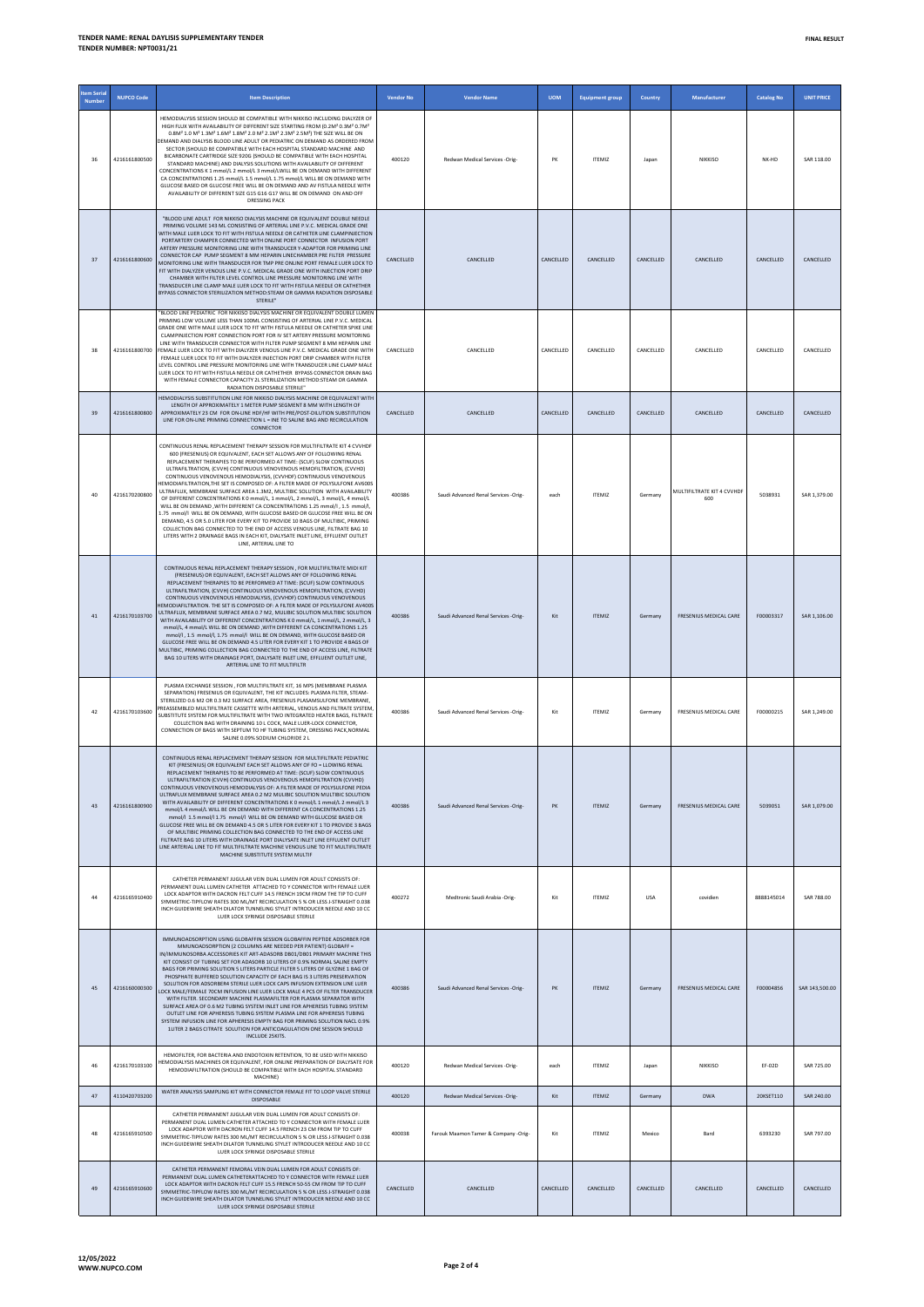| <b>Item Seria</b> |                                |                                                                                                                                                                                                                                                                                                                                                                                                                                                |                     |                                                                                   |                        |                                |                         |                                                                |                        |                              |
|-------------------|--------------------------------|------------------------------------------------------------------------------------------------------------------------------------------------------------------------------------------------------------------------------------------------------------------------------------------------------------------------------------------------------------------------------------------------------------------------------------------------|---------------------|-----------------------------------------------------------------------------------|------------------------|--------------------------------|-------------------------|----------------------------------------------------------------|------------------------|------------------------------|
| Number            | <b>NUPCO Code</b>              | <b>Item Description</b>                                                                                                                                                                                                                                                                                                                                                                                                                        | <b>Vendor No</b>    | <b>Vendor Name</b>                                                                | <b>UOM</b>             | <b>Equipment group</b>         | Country                 | Manufacturer                                                   | <b>Catalog No</b>      | <b>UNIT PRICE</b>            |
| 50                | 4216165910700                  | CATHETER PERMANENT FEMORAL VEIN DUAL LUMEN FOR ADULT CONSISTS OF<br>PERMANENT DUAL LUMEN CATHETER ATTACHED TO Y CONNECTOR WITH FEMALE LUER<br>LOCK ADAPTOR WITH DACRON FELT CUFF 14.5 FRENCH 28 CM FROM TIP TO CUFF<br>SYMMETRIC-TIPFLOW RATES 300 ML/MT RECIRCULATION 5 % OR LESS J-STRAIGHT 0.038<br>INCH GUIDEWIRE SHEATH DILATOR TUNNELING STYLET INTRODUCER NEEDLE AND 10 CC<br>LUER LOCK SYRINGE DISPOSABLE STERILE                      | 400272              | Medtronic Saudi Arabia -Orig-                                                     | Kit                    | <b>ITEMIZ</b>                  | <b>USA</b>              | covidien                                                       | 8888145016             | SAR 788.00                   |
|                   | 4216165910800                  | CATHETER PERMANENT JUGULAR VEIN FOR ADULT CONSISTING OF: DUAL LUMEN<br>EFFECTIVE LENGTH ROTATING POLYURETHANE AND CLEAR SILICONE EXTENSION TUBES<br>TERMINATING WITH END CAPS (15.5 FR X 50 CM FROM TIP TO CUFF) GUIDEWIRE SHEATH<br>DILATOR TUNNELING STYLET INTRODUCER NEEDLE AND 10 CC LUER LOCK SYRINGE SCALPEL<br><b>DISPOSABLE STERILE</b>                                                                                               | 400451              | Farabi Trading Establishment -Orig-                                               | Kit                    | <b>ITEMIZ</b>                  | <b>USA</b>              | MEDCOMP                                                        | THD155055SE            | SAR 700.00                   |
| 52                | 4216165910900                  | CATHETER SHORT-TERM JUGULAR VEIN FOR CHILDREN CONSISTING OF: DUAL LUMEN<br>SILICONE RUBBER CATHETER AND CLEAR SILICONE EXTENSION TUBES TERMINATING WITH<br>END CAPS (7 FR X 7 CM) GUIDEWIRE SHEATH DILATOR INTRODUCER NEEDLE AND 5 CC<br>LUER LOCK SYRINGE DISPOSABLE STERILE                                                                                                                                                                  | 400451              | Farabi Trading Establishment -Orig-                                               | Kit                    | <b>ITEMIZ</b>                  | <b>USA</b>              | MEDCOMP                                                        | <b>T73M</b>            | SAR 220.00                   |
| 53                | 4216165911000                  | CATHETER SHORT-TERM JUGULAR VEIN FOR CHILDREN CONSISTING OF: DUAL LUMEN<br>SILICONE RUBBER CATHETER AND CLEAR SILICONE EXTENSION TUBES TERMINATING WITH<br>END CAPS (7 FR X 10 CM) GUIDEWIRE SHEATH DILATOR INTRODUCER NEEDLE AND 5 CC<br>LUER LOCK SYRINGE DISPOSABLE STERILE                                                                                                                                                                 | 400451              | Farabi Trading Establishment -Orig-                                               | Kit                    | <b>ITEMIZ</b>                  | <b>USA</b>              | MEDCOMP                                                        | <b>T74M</b>            | SAR 210.00                   |
| 54                | 4216165911100                  | CATHETER SHORT-TERM JUGULAR VEIN FOR CHILDREN CONSISTING OF: DUAL LUMEN<br>SILICONE RUBBER CATHETER AND CLEAR SILICONE EXTENSION TUBES TERMINATING WITH<br>END CAPS (9 FR X 12 CM) GUIDEWIRE SHEATH DILATOR INTRODUCER NEEDLE AND 5 CC.<br>LUER LOCK SYRINGE DISPOSABLE STERILE                                                                                                                                                                | 400451              | Farabi Trading Establishment -Orig-                                               | Kit                    | <b>ITEMIZ</b>                  | <b>USA</b>              | MEDCOMP                                                        | <b>T94M</b>            | SAR 200.00                   |
| 55                | 4216165911200                  | CATHETER SHORT-TERM JUGULAR VEIN FOR CHILDREN CONSISTING OF: DUAL LUMEN<br>SILICONE RUBBER CATHETER AND CLEAR SILICONE EXTENSION TUBES TERMINATING WITH<br>END CAPS (11 FR X 12 CM) GUIDEWIRE SHEATH DILATOR INTRODUCER NEEDLE AND 5 CC<br>LUER LOCK SYRINGE DISPOSABLE STERILE                                                                                                                                                                | 400451              | Farabi Trading Establishment -Orig-                                               | Kit                    | <b>ITEMIZ</b>                  | <b>USA</b>              | MEDCOMP                                                        | XTP114IJS=             | SAR 110.00                   |
|                   | 4216165911300                  | CATHETER SHORT-TERM JUGULAR VEIN FOR ADULT CONSISTING OF: DUAL LUMEN<br>POLYURETHANE CATHETER AND CLEAR SILICONE RUBBER EXTENSION THE OUTER PART IS<br>CURVED AND DIRECTED DOWNWARDS TO THE JUGULAR VEIN TUBES TERMINATING WITH<br>END CAPS (11.5 FR X 15-16 CM) GUIDEWIRE SHEATH DILATOR INTRODUCER NEEDLE AND 5<br>CC LUER LOCK SYRINGE DISPOSABLE STERILE                                                                                   | 400272              | Medtronic Saudi Arabia -Orig-                                                     | Kit                    | <b>ITEMIZ</b>                  | <b>USA</b>              | covidien                                                       | 8830415003             | SAR 187.00                   |
| 57                | 4216165911400                  | CATHETER SHORT-TERM JUGULAR VEIN FOR ADULT CONSISTING OF: TRIPLE LUMEN<br>POLYURETHANE CATHETER AND CLEAR SILICONE RUBBER EXTENSION THE OUTER PART IS<br>CURVED AND DIRECTED DOWNWARDS TO THE JUGULAR VEIN TURES TERMINATING WITH<br>END CAPS (12-13.5FR X 15-16 CM) GUIDEWIRE SHEATH DILATOR INTRODUCER NEEDLE<br>AND 5 CC LUER LOCK SYRINGE DISPOSABLE STERILE                                                                               | 400272              | Medtronic Saudi Arabia -Orig-                                                     | Kit                    | <b>ITEMIZ</b>                  | <b>USA</b>              | covidien                                                       | 8888345611HP           | SAR 247.00                   |
| 58                | 4216163501300                  | MOBILE HEMODIALYSIS CARTRIDGE FOR PEDIATRIC WITH INJECTION PORT COMPATIBLE<br>FOR NXSTAGE MACHINE OR EQUIVALENT                                                                                                                                                                                                                                                                                                                                | CANCELLED           | <b>CANCELLED</b>                                                                  | CANCELLED              | CANCELLED                      | CANCELLED               | CANCELLED                                                      | CANCELLED              | CANCELLED                    |
| 59                | 4216160102600                  | MOBILE HEMODIALYSIS CARTRIDGE FOR ADULT WITH INJECTION PORT, COMPATIBLE FOR<br>NXSTAGE MACHINE OR EQUIVALENT                                                                                                                                                                                                                                                                                                                                   | 400120              | Redwan Medical Services -Orig-                                                    | each                   | <b>ITEMIZ</b>                  | <b>USA</b>              | Others- NXSTAGE MOBILE<br><b>HEMODIALYSIS CART</b>             | CAR-172 C              | SAR 600.00                   |
| 60                | 4227170504000                  | CONNECTOR FEMALE FOR HEMODIALYSIS DIALYZER, DIALYSATE COUPLING TO FEMALE                                                                                                                                                                                                                                                                                                                                                                       | CANCELLED           | CANCELLED                                                                         | CANCELLED              | CANCELLED                      | CANCELLED               | CANCELLED                                                      | CANCELLED              | CANCELLED                    |
| 61                | 4216170200000                  | LUER LOCK STYLE, DISPOSABLE<br>HEMODIALYSIS, DRAINAGE BAG SOLUTION PATH, MANUAL, NONPYROGENIC, 10 LITERS                                                                                                                                                                                                                                                                                                                                       | CANCELLED           | CANCELLED                                                                         | CANCELLED              | CANCELLED                      | CANCELLED               | CANCELLED                                                      | CANCELLED              | CANCELLED                    |
| 62                | 4216150718500                  | WEIGHING SCALE, FOR CAPD FLUID FOR PEDIATRIC OR INFANT, DIGITAL                                                                                                                                                                                                                                                                                                                                                                                | 400386              | Saudi Advanced Renal Services -Orig-                                              | each                   | <b>ITEMIZ</b>                  | Germany                 | FRESENIUS MEDICAL CARE                                         | 2843311                | SAR 600.00                   |
| 63                | 4216165911500                  | CATHETER PERMANENT JUGULAR VEIN FOR CHILDREN CONSISTING OF: DUAL LUMEN<br>SILICONE RUBBER CATHETER AND CLEAR SILICONE EXTENSION TUBES TERMINATING WITH<br>END CAPES 18 CM FROM TIP TO CUFF (9 FR X 23 CM) GUIDEWIRE SHEATH DILATOR<br>TUNNELING STYLET INTRODUCER NEEDLE AND 10 CC LUER LOCK SYRINGE SCALPEL<br><b>DISPOSABLE STERILE</b>                                                                                                      | CANCELLED           | CANCELLED                                                                         | CANCELLED              | CANCELLED                      | CANCELLED               | CANCELLED                                                      | CANCELLED              | CANCELLED                    |
| 64<br>65          | 4216165903500<br>4216150500400 | CATHETER HEMODIALYSIS KIT 10 FR X 15 CM LONG TERM FOR PEDIATRIC PATIENTS<br>PERITONEAL DIALYSIS FLUID WARMER BAG WITH LINE ACCESSORY COMPATIBLE WITH STAY                                                                                                                                                                                                                                                                                      | CANCELLED<br>400386 | CANCELLED<br>Saudi Advanced Renal Services -Orig-                                 | CANCELLED<br>Case      | CANCELLED<br><b>ITEMIZ</b>     | CANCELLED<br>Germany    | CANCELLED<br><b>FRESENIUS MEDICAL CARE</b>                     | CANCELLED<br>M200651   | CANCELLED<br>SAR 3,400.00    |
| 66                | 4216163304300                  | SAFE<br>DIALYZER HIGH FLUX, HOLLOW FIBRE, MEMBRANE MATERIAL:<br>POLYMETHYLMETHACRYLATE (PMMA), SURFACE AREA 1.3 M2, HIGH ULTRA FILTRATION<br>COEFFICIENT 29ML/HR/MM HG, STERILIZED BY GAMMA RADIATION                                                                                                                                                                                                                                          | 400077              | Dar Al-Zahrawi Medical Company -Orig-                                             | each                   | <b>ITEMIZ</b>                  | Japan                   | Toray                                                          | BG-1.3U                | SAR 73.00                    |
| 67                | 4216163304200                  | DIALYZER HIGH FLUX, HOLLOW FIBRE, MEMBRANE MATERIAL:<br>POLYMETHYLMETHACRYLATE (PMMA), SURFACE AREA 1.6 M2, HIGH ULTRA FILTRATION<br>COEFFICIENT 33ML/HR/MM HG, STERILIZED BY GAMMA RADIATION                                                                                                                                                                                                                                                  | 400077              | Dar Al-Zahrawi Medical Company -Orig                                              | each                   | <b>ITEMIZ</b>                  | Japan                   | Toray                                                          | <b>BG-1.6U</b>         | SAR 75.00                    |
| 68                | 4216161503500                  | DIALYZER HIGH FLUX, HOLLOW FIBRE, MEMBRANE MATERIAL:<br>POLYMETHYLMETHACRYLATE (PMMA), SURFACE AREA 1.8 M2, HIGH ULTRA FILTRATION<br>COEFFICIENT 35ML/HR/MM HG, STERILIZED BY GAMMA RADIATION                                                                                                                                                                                                                                                  | 400077              | Dar Al-Zahrawi Medical Company -Orig-                                             | each                   | <b>ITEMIZ</b>                  | Japan                   | Toray                                                          | <b>BG-1.8U</b>         | SAR 77.00                    |
| 69                | 4216161503600                  | DIALYZER HIGH FLUX, HOLLOW FIBRE, MEMBRANE MATERIAL:<br>POLYMETHYLMETHACRYLATE (PMMA), SURFACE AREA 2.1 M2, HIGH ULTRA FILTRATION<br>COEFFICIENT 43ML/HR/MM HG. STERILIZED BY GAMMA RADIATION                                                                                                                                                                                                                                                  | 400077              | Dar Al-Zahrawi Medical Company -Orig-                                             | each                   | <b>ITEMIZ</b>                  | Japan                   | Toray                                                          | BG-2.1U                | SAR 80.00                    |
| 70<br>71          | 4216150701200<br>4216150701300 | SOLUTION DEXTROSE FORM 2L 1.36-1.5% CA 1.75<br>SOLUTION DEXTROSE FORM 2L 2.27-2.5% CA 1.75                                                                                                                                                                                                                                                                                                                                                     | 400386<br>400386    | Saudi Advanced Renal Services -Orig-<br>Saudi Advanced Renal Services -Orig-      | each<br>each           | <b>ITEMIZ</b><br><b>ITEMIZ</b> | Germany                 | <b>FRESENIUS MEDICAL CARE</b><br>FRESENIUS MEDICAL CARE        | 2191501<br>2195501     | SAR 38.00<br>SAR 38.00       |
| 72                | 4216150701100                  | SOLUTION DEXTROSE FORM 2L 3.86-4.25% CA 1.75                                                                                                                                                                                                                                                                                                                                                                                                   | 400386              | Saudi Advanced Renal Services -Orig                                               | each                   | <b>ITEMIZ</b>                  | Germany<br>Germany      | FRESENIUS MEDICAL CARE                                         | 2193501                | SAR 38.00                    |
| 73                | 4216150709300                  | SOLUTION BIOCARBONATE WITHOUT LACTETE FOR A.P.D, 1.36-1.5%, CA 1.75, 3L                                                                                                                                                                                                                                                                                                                                                                        | 400386              | Saudi Advanced Renal Services -Orig-                                              | each                   | <b>ITEMIZ</b>                  | Germany                 | FRESENIUS MEDICAL CARE                                         | 2563951                | <b>SAR 57.50</b>             |
| 74<br>$75\,$      | 4216150709500<br>4216150709700 | SOLUTION BIOCARBONATE WITHOUT LACTETE FOR A.P.D, 2.27- 2.5%, CA 1.75, 3L<br>SOLUTION BIOCARBONATE WITHOUT LACTETE FOR A.P.D, 3.8-4.25%, CA 1.75, 3L                                                                                                                                                                                                                                                                                            | 400386<br>400386    | Saudi Advanced Renal Services -Orig-<br>Saudi Advanced Renal Services -Orig-      | each<br>each           | <b>ITEMIZ</b><br><b>ITEMIZ</b> | Germany<br>Germany      | FRESENIUS MEDICAL CARE<br>FRESENIUS MEDICAL CARE               | 2567951<br>2565951     | SAR 57.50<br>SAR 57.50       |
|                   | 4216150708300                  | SOLUTION BIOCARBONATE WITHOUT LACTETE C.A.P.D. 2.27-2.5%, CA 1.75. 2L                                                                                                                                                                                                                                                                                                                                                                          | 400386              | Saudi Advanced Renal Services -Orig                                               | each                   | <b>ITEMIZ</b>                  | Germany                 | FRESENIUS MEDICAL CARE                                         | F00000426              | SAR 48.00                    |
| 77<br>78          | 4216150708500<br>4216150708100 | SOLUTION BIOCARBONATE WITHOUT LACTETE C.A.P.D, 3.8-4.25%, CA 1.75, 2L<br>SOLUTION BIOCARBONATE WITHOUT LACTETE C.A.P.D, 1.36-1.5%, CA 1.75, 2L                                                                                                                                                                                                                                                                                                 | 400386<br>400386    | Saudi Advanced Renal Services -Orig-<br>Saudi Advanced Renal Services -Orig-      | each<br>each           | <b>ITEMIZ</b><br>ITEMIZ        | Germany<br>Germany      | <b>FRESENILIS MEDICAL CARE</b><br>FRESENIUS MEDICAL CARE       | F00000427<br>F00000425 | SAR 48.00<br>SAR 48.00       |
| 79                | 4222161900000                  | TUBE EXTENSION, FOR PERITONEAL DIALYSIS CATHETER, LUER-LOCK 25 CM, COMPATIBLE<br>WITH FRESENIUS MACHINE                                                                                                                                                                                                                                                                                                                                        | 400386              | Saudi Advanced Renal Services -Orig-                                              | <b>Items</b> (Pieces   | <b>ITEMIZ</b>                  | Germany                 | FRESENIUS MEDICAL CARE                                         | 2843241                | SAR 75.00                    |
| 80                | 4229531000300                  | TUBE EXTENSION FOR PERITONEAL DIALYSIS CATHETER LUER-LOCK 32 CM COMPATIBLE<br>WITH FRESENIUS MACHINE                                                                                                                                                                                                                                                                                                                                           | 400386              | Saudi Advanced Renal Services -Orig-                                              | each                   | <b>ITEMIZ</b>                  | Germany                 | FRESENIUS MEDICAL CARE                                         | 2843181                | SAR 65.00                    |
| 81                | 4229600618500                  | VASCULAR GRAFT REINFORCED EXPANDED TAPERED POLYTETRA FLUORO ETHYLENE (PTFE)<br>FOR ANGIOACCESS INTERNAL DIAMETER 4 - 5 MM WALL THICKNESS 0.64 MM 40 CM LONG.                                                                                                                                                                                                                                                                                   | CANCELLED           | CANCELLED                                                                         | CANCELLED              | CANCELLED                      | CANCELLED               | CANCELLED                                                      | CANCELLED              | CANCELLED                    |
| 82                | 4216150718300                  | RD HEMODIALYSIS, ACID CONCENTRATE, FOR BICARBONATE DIALYSIS FORMULA AFTER<br>DILUTING 1 LITER CONCENTRATE WITH 34 LITERS OF WATER, THE FOLLOWING<br>CONCENTRATIONS OF IONS/LITER ARE OBTAINED: NA 103 MMOL, K 0 MMOL, ACETIC ACID<br>2.97, CA 1.75 MMOL, CL 109.5 MMOL, MG 0.5 MMOL, DEXTROSE 1.1 GM/L, WITH AN<br>OSMOLARITY OF 225MOSM/L, 5 LITERS/PLASTIC CONTAINER                                                                         | 400190              | Saudi Mais For Medical Products -Orig-                                            | each                   | <b>ITEMIZ</b>                  | Saudi Arabia            | Saudi Mais Co. for Medical<br>Products                         | <b>HC06</b>            | SAR 13.95                    |
| 83                | 4216150718400                  | RD HEMODIALYSIS, ACID CONCENTRATE, FOR BICARBONATE DIALYSIS FORMULA AFTER<br>DILUTING 1 LITER CONCENTRATE WITH 34 LITERS OF WATER. THE FOLLOWING<br>CONCENTRATIONS OF IONS/LITER ARE OBTAINED: NA 103 MMOL, K 0 MMOL, ACETIC ACID<br>2.97, CA 1.5 MMOL, CL 109.5 MMOL, MG 0.5 MMOL, DEXTROSE 1.1 GM/L, WITH AN<br>OSMOLARITY OF 225MOSM/L, 5 LITERS/PLASTIC CONTAINER                                                                          | 400190              | Saudi Mais For Medical Products -Orig-                                            | each                   | <b>ITEMIZ</b>                  | Saudi Arabia            | Saudi Mais Co. for Medical<br>Products                         | <b>HC58</b>            | SAR 13.85                    |
| 84                | 4229531000400                  | CATHETER PERITONEAL DIALYSIS FOR CAPD (CONTINUOUS AMBULATORY PERITONEAL<br>DIALYSIS) ADULT SIZE PYROGEN FREE CURVED EXTRA PERITONEAL PART WITH COILED END<br>INTRAPERITONEAL PART RADIO-OPAGE MEDICAL GRADE SILICONE RUBBER CATHETER<br>WITH TWO DACRON FELT CUFFS AND CONNECTOR WITH I.D. 2.6MM INTRAPERITONEAL 13-<br>17CM LONG DISPOSABLE STERILE.                                                                                          | 400190              | Saudi Mais For Medical Products -Orig-                                            | Kit                    | <b>ITEMIZ</b>                  | Saudi Arabia            | Saudi Mais Co. for Medical<br>Products                         | 890-1413               | SAR 355.00                   |
| 85                | 4222230200700                  | FILTER, PLASMA EXCHANGE, SURFACE AREA 0.2 M2, PREFERABLY STERILIZED BY<br>AUTOCLAVE OR GAMMA RADIATION                                                                                                                                                                                                                                                                                                                                         | CANCELLED           | CANCELLED                                                                         | CANCELLED              | CANCELLED                      | CANCELLED               | CANCELLED                                                      | CANCELLED              | CANCELLED                    |
| 86                | 4229600613700                  | VASCULAR GRAFT, REINFORCED EXPANDED, STRAIGHT, POLYTETRA FLUORO ETHYLENE<br>(PTFE) FOR ANGIOACCESS, INTERNAL DIAMETER 6 MM, WALL THICKNESS 0.64 MM, 40 CM                                                                                                                                                                                                                                                                                      | 400398              | Med surg Supplies -Orig-                                                          | each                   | <b>ITEMIZ</b>                  | <b>USA</b>              | W.L. Gore Medical, USA                                         | IRST06040040L          | SAR 5,115.00                 |
| 87                | 4216150711600                  | LONG<br>RENAL DIALYSIS (RD) WITH ADAPTER PERITONEAL DIALYSIS FLUID WITH 4.25 - 4.25%<br>DEXTROSE FOR ACUTE PERITONEAL DIALYSIS ONE LITER OF THE SOLUTION CONTAINS THE<br>FOLLOWING: 131 MMOL (MEQ) OF NA+ 2.0 MMOL (4.0 MEQ) OF CA++ 1.0 MMOL (2.0<br>MEQ) OF MG++ 102.0 MMOL (MEQ) OF CL - 35.0 MMOL (MEQ) OF ACETATE (EQUIVALENT<br>TO HCO 3 - ) 235.9 MMOL (MOSM) OF DEXTROSE TOTAL OSMOLARITY = 506.9<br>MOSM/LITER IN ONE LITER CONTAINER | No Quotation        | No Quotation                                                                      | <b>No</b><br>Quotation | No Quotation                   | No Quotation            | No Quotation                                                   | No Quotation           | No Quotation                 |
| 88                | 4216160803100                  | SOLUTION BICARBONATE FOR ( CRRT ), K4, CALCIUM FREE, 5000ML                                                                                                                                                                                                                                                                                                                                                                                    | 400386              | Saudi Advanced Renal Services -Orig-                                              | each                   | <b>ITEMIZ</b>                  | Germany                 | FRESENIUS MEDICAL CARE                                         | F00000431              | SAR 89.00                    |
| 89                | 4216160803200                  | SOLUTION BICARBONATE FOR ( CRRT ), K2, CALCIUM FREE, 5000ML                                                                                                                                                                                                                                                                                                                                                                                    | 400386              | Saudi Advanced Renal Services -Orig-                                              | each                   | <b>ITEMIZ</b>                  | Germany                 | FRESENIUS MEDICAL CARE                                         | 9689201                | SAR 89.00                    |
| 90                | 4216150300500                  | PERITONEAL DIALYSIS SOLUTION APD 1.36 - 1.5% GLUCOSE 5000ML                                                                                                                                                                                                                                                                                                                                                                                    | 400386              | Saudi Advanced Renal Services -Orig                                               | Bag                    | <b>ITEMIZ</b>                  | Germany                 | FRESENIUS MEDICAL CARE                                         | F00007384              | SAR 44.75                    |
| 90<br>91          | 4216150300500<br>4216150300600 | PERITONEAL DIALYSIS SOLUTION APD 1.36 - 1.5% GLUCOSE 5000ML<br>PERITONEAL DIALYSIS SOLUTION APD 2.27 - 2.5% GLUCOSE 5000ML                                                                                                                                                                                                                                                                                                                     | 400022<br>400386    | Arabian Health Care Supply Company -Orig-<br>Saudi Advanced Renal Services -Orig- | Bag<br>Bag             | <b>ITEMIZ</b><br><b>ITEMIZ</b> | Saudi Arabia<br>Germany | <b>Baxter Company limited</b><br><b>FRESENIUS MEDICAL CARE</b> | AKSB5215<br>F00007386  | SAR 58.30<br>SAR 44.75       |
| 91                | 4216150300600                  | PERITONEAL DIALYSIS SOLUTION APD 2.27 - 2.5% GLUCOSE 5000ML                                                                                                                                                                                                                                                                                                                                                                                    | 400022              | Arabian Health Care Supply Company -Orig-                                         | <b>Bag</b>             | <b>ITEMIZ</b>                  | Saudi Arabia            | <b>Baxter Company limited</b>                                  | <b>AKSB5225</b>        | SAR 58.30                    |
| 92                | 4216150300700                  | PERITONEAL DIALYSIS SOLUTION APD 3.86 - 4.25% GLUCOSE 5000ML                                                                                                                                                                                                                                                                                                                                                                                   | 400386              | Saudi Advanced Renal Services -Orig-                                              | Bag                    | <b>ITEMIZ</b>                  | Germany                 | FRESENIUS MEDICAL CARE                                         | F00007385              | SAR 44.75                    |
| 92                | 4216150300700                  | PERITONEAL DIALYSIS SOLUTION APD 3.86 - 4.25% GLUCOSE 5000ML                                                                                                                                                                                                                                                                                                                                                                                   | 400022              | Arabian Health Care Supply Company -Orig-                                         | Bag                    | <b>ITEMIZ</b>                  | Saudi Arabia            | <b>Baxter Company limited</b>                                  | <b>AKSB5235</b>        | SAR 58.30                    |
| 93<br>94          | 4216163200300<br>4216163200400 | PRISMA M 100 SET OR PRISMAFLEX M 100 SET WITHOUT SOLUTIONS<br>PRISMA M 60 SET OR PRISMAFLEX M 60 SET WITHOUT SOLUTIONS                                                                                                                                                                                                                                                                                                                         | 400398<br>400398    | Med surg Supplies -Orig-<br>Med surg Supplies -Orig-                              | <b>SET</b><br>SET      | <b>ITEMIZ</b><br><b>ITEMIZ</b> | Sweden<br>Sweden        | Gambro Lundia AB, Sweder<br>Gambro Lundia AB, Sweden           | 106697<br>106696       | SAR 1,327.90<br>SAR 1,358.00 |

 $\sqrt{ }$